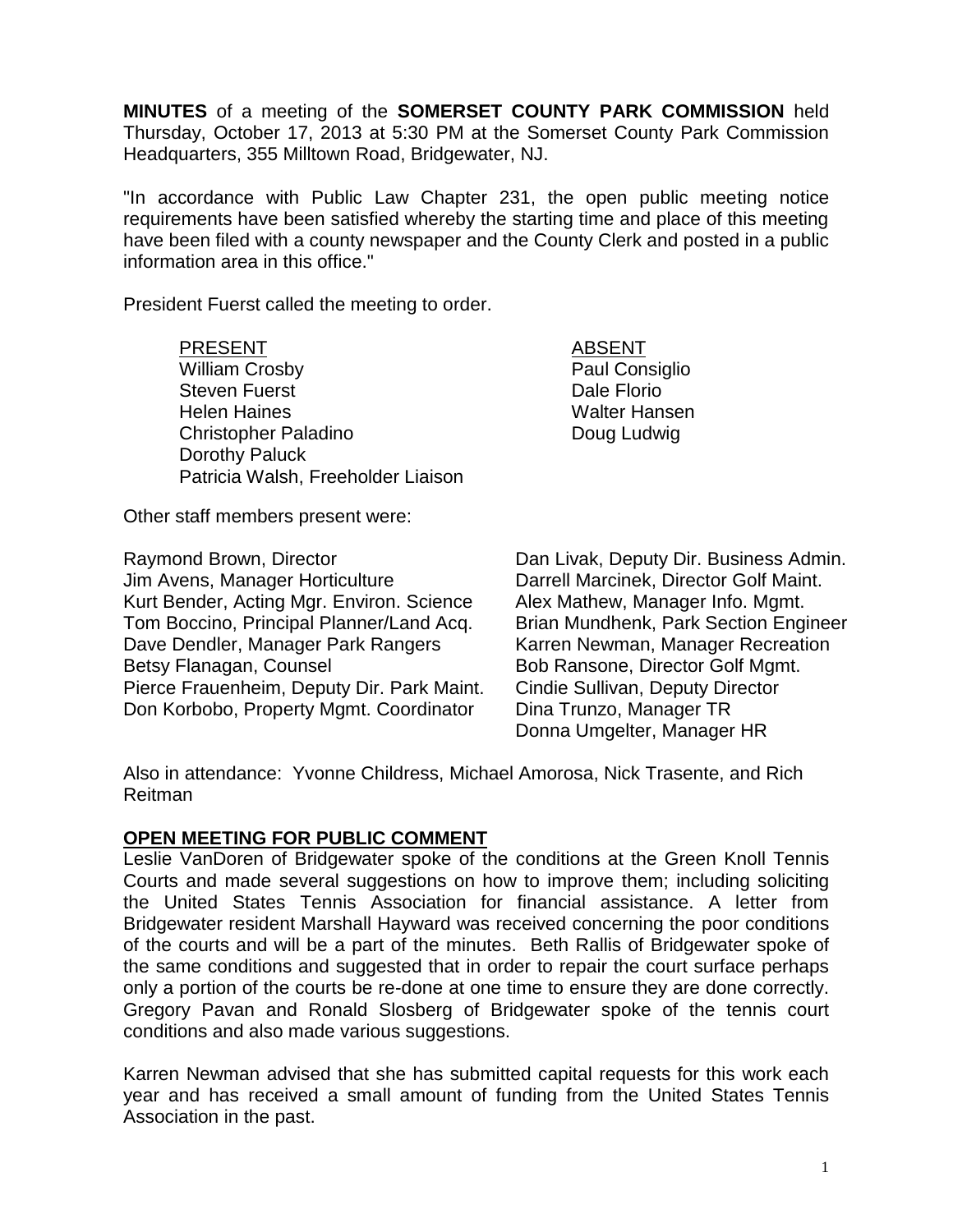Ray Brown promised the Park Commission will continue to try to improve the many facilities of the Park Commission with the assistance of the county engineers and their consultants, including the Green Knoll tennis courts. Ray noted that the Commission's ability to undertake renovations and repairs was dependent upon the Commission's ability to receive capital funding from the Board of Freeholders. Ray thanked the residents for their positive comments and support and promised to continue to pursue financial assistance from the county. He also indicated that the long overdue replacement of the lighting at the tennis complex would be given a high priority and would be a total replacement rather than a repair. President Fuerst also reaffirmed that capital funding will continue to be pursued for the repairs and maintenance of the facility and that staff will work closely with the engineers and consultants to ensure that all repairs are done correctly.

## **APPROVAL OF THE MINUTES**

President Fuerst called for the approval of the minutes of the last regular meeting held September 19, 2013. MOVED BY: Commissioner Crosby; seconded by: Commissioner Paluck. YEAS: Commissioners Crosby, Haines, Paladino, Paluck, and President Fuerst. NAYES: None. ABSENT: Commissioners Consiglio, Florio, Hansen, and Ludwig.

# **APPROVAL OF BILLS FOR PAYMENT**

## **Resolution R13-078 - Payment of Claims**

Resolution authorizing payment of bills for \$500,666.60 comprising of check numbers 243676-243683, 243294-243360, 243553-243593, 243800-243862, and 244353- 244420. MOVED BY: Commissioner Crosby; seconded by: Commissioner Paluck. YEAS: Commissioners Crosby, Haines, Paladino, Paluck, and President Fuerst. NAYES: None ABSENT: Commissioners Consiglio, Florio, Hansen, and Ludwig.

## **DIRECTOR'S REPORT**

Director Brown submitted a report for the month of September 2013.

Ray spoke of the proposed bylaw amendment to change the time of the regular meetings to 8:00 AM and referred to the draft submitted to the commissioners. Freeholder Liaison Walsh suggested that no meeting time be listed in the bylaws, but instead to have wording to the effect that meeting times will be determined by the commissioners by resolution. It was agreed that this more flexible wording will be used in the bylaw revision. Counsel Betsy Flanagan advised that the November meeting can be held at 8:00 AM providing that it is properly advertised. It was also agreed that the November 7<sup>th</sup> Work Session will be cancelled.

## **COMMISSIONER CORRESPONDENCE**

- 1. Letter from Township of Bridgewater requesting use of Washington Valley Park, portions of the Chipmon Tract, and sections of Duke Island Park for the 2013- 2014 Deer Culling program.
- 2. Letter of retirement from Mary Lou Stanton effective January 1, 2014.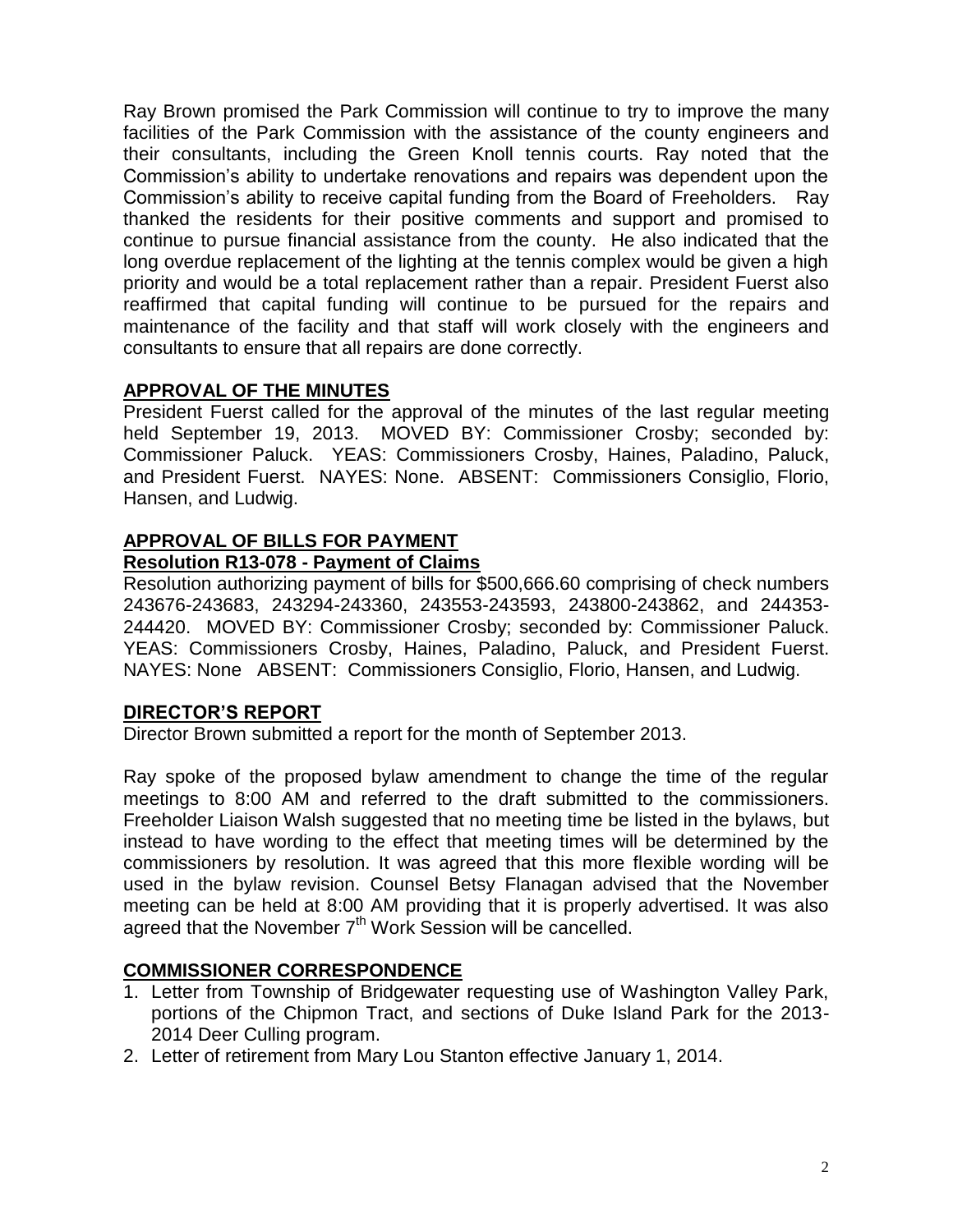# **CONSENT AGENDA**

## **RESOLUTIONS**

The following resolutions were MOVED BY: Commissioner Crosby; seconded by: Commissioner Paluck. YEAS: Commissioners Crosby, Haines, Paladino, Paluck, and President Fuerst. NAYES: None. ABSENT: Commissioners Consiglio, Florio, Hansen, and Ludwig.

### **Resolution R13-079 – Award of Contract for Purchase of Sound System for the Showmobile**

Resolution awards a contract to Big Mo Productions, Inc. for the purchase of loud speakers, amplifier, rigging, associated cases, and cables. The cost is not to exceed \$19,186.80.

### **Resolution R13-080 – Authorizing a Two-Month Extension of Contract for Well Maintenance and Repair**

Resolution awards a contract to Stryker Heating, Cooling & Electric for two-months. The extension is due to revisions to the scope of work and this timeframe will allow for the proper solicitation of new proposals for the contract years 2013-2015.

### **Resolution R13-081 – Award of Contract for Fall Tree Planting**

Resolution awards a contract to JML Landscaping, Inc. and the cost is not to exceed \$22,879.00.

## **COMMITTEE REPORTS**

#### **FINANCE/BUSINESS ADMINISTRATION**

The report for the month of September 2013 was submitted.

Mike Amorosa introduced Nick Trasente, Director of Finance and Administration.

Dan Livak, Deputy Director/Business Administrator reported that revenue continues to be less that 2010 and 2012 levels, however, exceeds 2011 revenue by four percent. Revenue has been consistent for the past several months and spending is in line with previous years. The Park Commission will need to receive \$648,952 in revenue each month for the remainder of the year to meet the projected revenue budget. Capital Budget requests have been received and Operating Budget requests will be received the first week of November. The Close Out meeting has been scheduled for December 23<sup>rd</sup>.

#### **HUMAN RESOURCES**

Commissioner Consiglio, Chair of the Committee, submitted a report for the month of September 2013.

Donna Umgelter, Manager, Human Resources reported that the Park Commission Employee Health and Safety Fair will be held on October 30<sup>th</sup> at the Somerville Elks.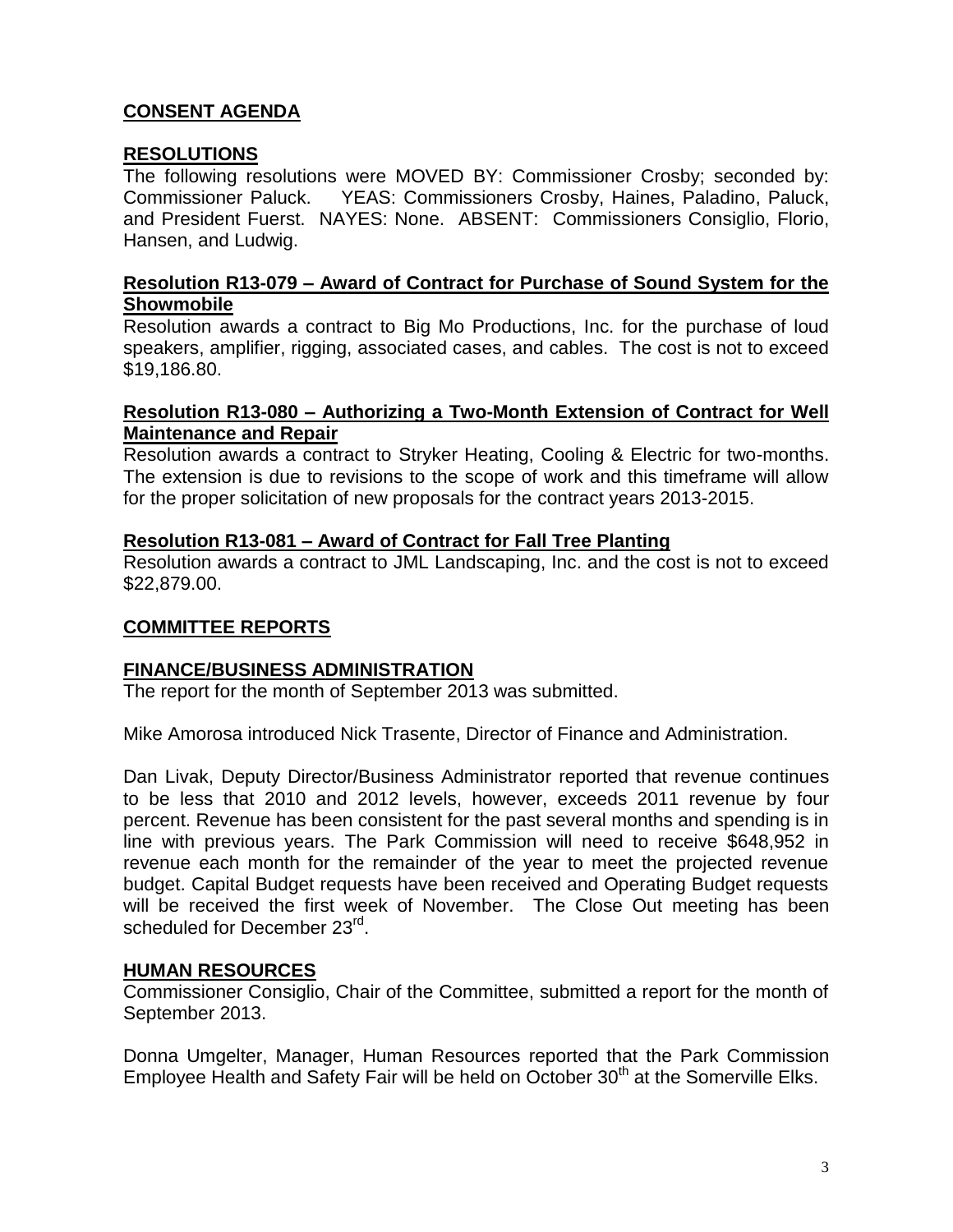## **LEISURE SERVICES**

The report for the month of September 2013 was submitted.

Cindie Sullivan, Deputy Director Leisure Services reported that Natirar hosted the 100<sup>th</sup> Anniversary of the Essex Fox Hound Club races. There were eight races for teens through seniors. Freeholder Palmer and his wife attended the event. The net profit was \$100.00 to the Park Commission. Cindie advised that Kurt Bender has been doing a great job as the Acting Manager Environmental Science. The new EEC Manager has been selected, Shawn Alexandra McCrohan. Shawn will be moving from Arizona and will start with the Commission on December 1, 2013.

Kurt Bender, Acting Manager Environmental Science reported that the Adirondack trip had full enrollment with 16 participants. October  $18<sup>th</sup>$  will be the Light of the Moon night hikes and October 19<sup>th</sup> will be the Nature of Halloween day hikes. The 1770's festival had 750 attendees.

Dina Trunzo, Manager Therapeutic Recreation reported that TR will be offering its own birthday package program and the staff will run it. Fall Funtastics will be a two day program, six hours a day with the Mad Scientist and Birds program.

Karren Newman, Manager Recreation reported that a USTA tournament at Green Knoll Tennis Center was held with 97 participants. The event was named in honor of David Regan who had recently passed away. Mischief Night Madness and the Turkey Trot are coming up.

#### **GOLF MANAGEMENT**

Commissioner Paluck, Chair of the Committee, submitted a report for the month of September 2013.

Bob Ransone, Deputy Director Golf Management reported that the courses are in fantastic condition. As of October 16, revenue was \$40,000 more than last October and golf revenue will come in very close to projections. Bob spoke of various revenue generating initiatives to include on-line gift cards and an open ended offer from Callaway to allow club fittings of other manufacturers at the Learning Center. October 23 at 10 AM will be the next County Golf Round Table Meeting at Neshanic Valley. Commissioner Crosby commended Bob on how well his recent golf outing was managed for his church.

#### **INFORMATION MANAGEMENT**

The report for the month of September 2013 was submitted.

Alex Mathew, Manager, Information Management provided an update on the Network Enhancement bid proposals which will receive legal review next week by Counsel Flanagan. Alex confirmed with President Fuerst that the proposals came in within the projected budget.

## **VISITOR SERVICES**

Commission Crosby, Chair of the Committee, submitted a report for the month of September 2013.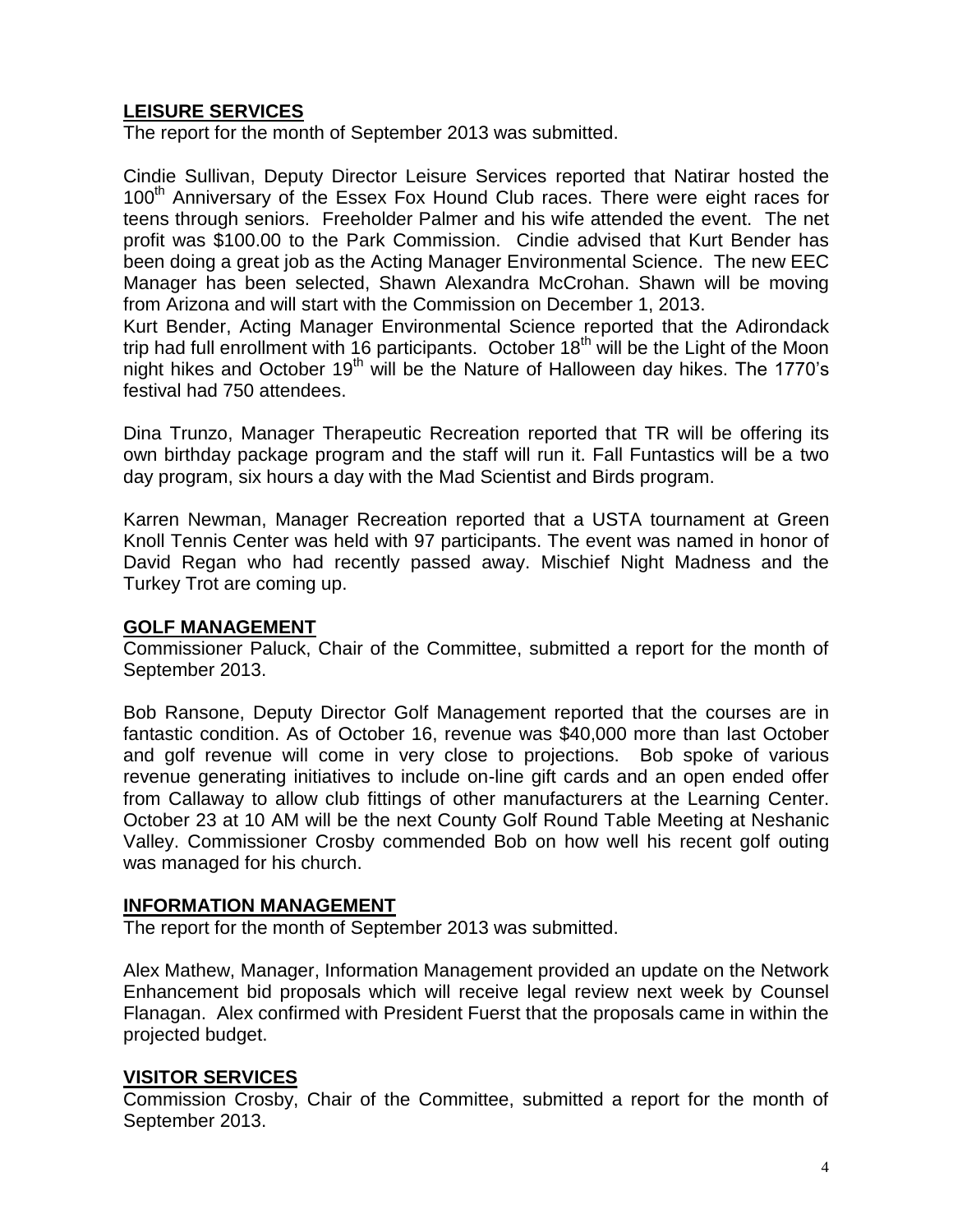Dave Dendler, Manager, Park Rangers reported that two new Rangers started last month and are doing very well. Rangers are posting No Hunting signs and are assisting with numerous 5K runs on the weekends, including the County HS Cross-Country Championship meet which will be held during the week.

## **PROPERTY MANAGEMENT**

Commissioner Crosby, Chair of the Committee, submitted a report for the month of September 2013.

Don Korbobo, Property Management Coordinator reported that he performed a southern tour of properties confirming farming activity and thanked the Park Maintenance staff for their assistance with tenant and neighbor issues.

### **PLANNING AND LAND ACQUISITION**

Commissioner Haines, Chair of the Committee, submitted a report for the month of September 2013.

Tom Boccino, Parks Section Principal Planner/Land Acquisition, reported that several Open Space acquisitions are in progress and that work continues on the Raritan River Bikeway.

### **CAPITAL FACILIITES – CONSTRUCTION and ENGINEERING**

Commissioner Paladino, Chair of the Committee, submitted a report for the month of September 2013.

Brian Mundhenk, Park Section Engineer, reported that there were two bid openings for the Green Knoll Golf Course bridges and restroom facilities and provided an update on the status of various other projects; including the BOUDINOT / Ross driveway, Colonial Park's Pine Grove Pavilion, and Buck Garden's pond dredging.

## **PARK MAINTENANCE & HORTICULTURE**

Commissioner Consiglio, Chair of the Committee submitted a report for the month of September 2013.

Jim Avens, Manager Horticulture reported that Mark Inzano is the newly hired Horticulture Supervisor at Colonial Park Gardens. Mark's background includes garden experience at Hillwood Museum and Gardens in Washington, DC and a plant science degree from Rutgers. Tamke Tree completed hazardous tree removal and safety pruning at Duke Island and Colonial Park. The pond dredging project at Buck Garden continues.

Pierce Frauenheim, Deputy Director Park Maintenance reported that Skillman Park continues to be worked on and that the Howe Fields are ready for a May 1, 2014 opening. Ray praised the staff for doing a phenomenal job at Skillman Park.

## **AUDIT COMMITTEE**

No report this month.